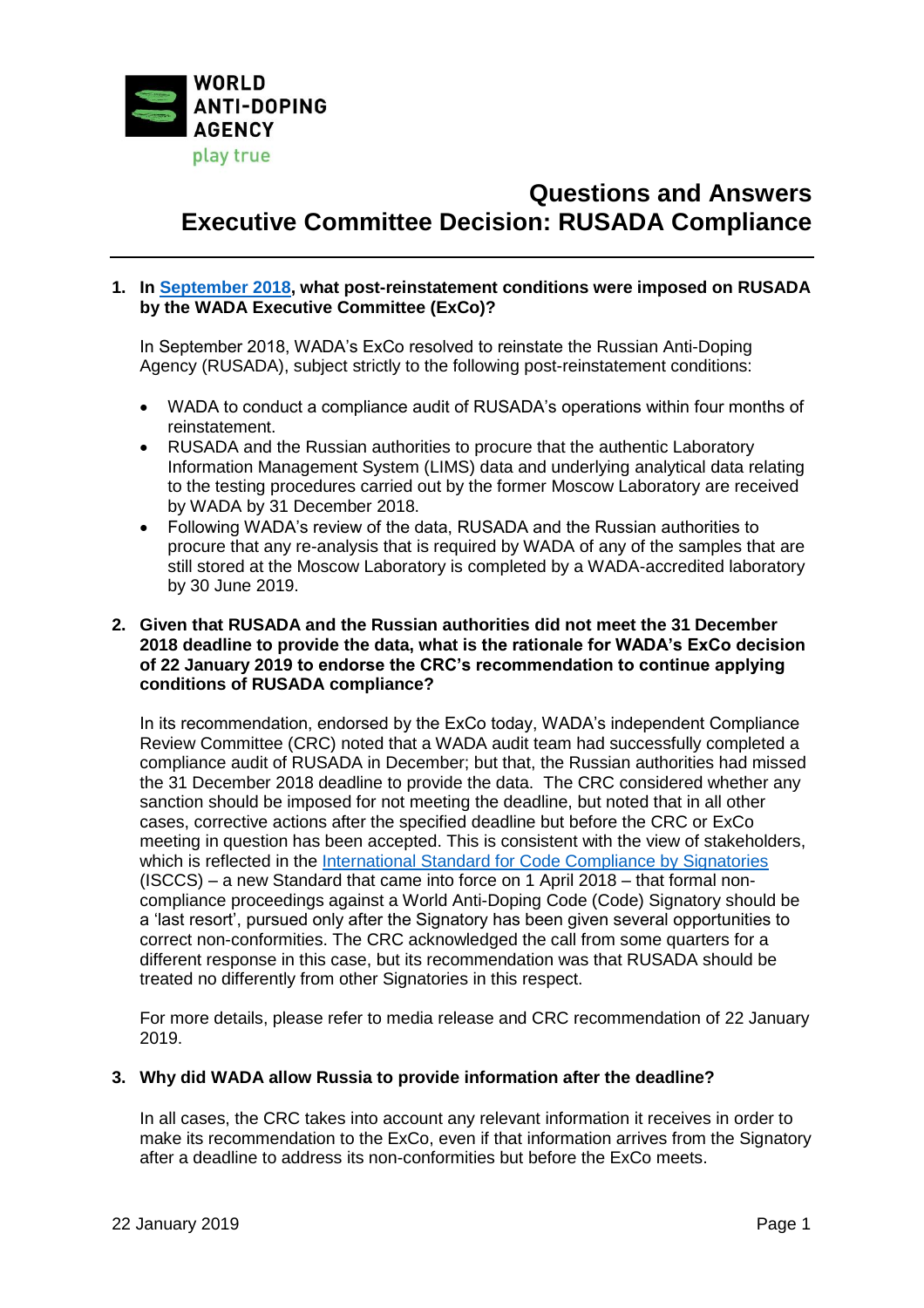

This is reflected in the ISCCS.

During the drafting of the ISCCS, WADA was specifically asked by its stakeholders to ensure that every opportunity be given to Signatories to comply with the Code, i.e. they asked WADA to ensure that declaring a Code Signatory non-compliant would be a last resort.

As such, RUSADA has been treated exactly like other Signatories in similar cases.

## **4. Why did RUSADA and the Russian authorities miss the 31 December 2018 deadline?**

The 31 December 2018 [deadline was missed](https://www.wada-ama.org/en/media/news/2019-01/wada-update-on-extraction-of-moscow-laboratory-data-and-rusada-compliance-status) after a previous five-person WADA mission, carried out from [17-21 December,](https://www.wada-ama.org/en/media/news/2018-12/update-on-wada-mission-to-extract-moscow-laboratory-data) was unable to access the data due to an issue raised by the Russian authorities in relation to the certification of the equipment under Russian law. That issue was subsequently resolved by the Russian authorities; and, a three-person WADA mission successfully completed retrieval and left Russia with the data on 17 January.

#### **5. When the WADA expert team was given access to the laboratory, why did it take 8 days for the team to retrieve the data?**

There was a huge amount of data, over 20 terabytes, that needed to be imaged (copied), i.e.: images from more than 20 devices (instruments, servers, hard drives). Beyond experiencing some technical difficulties with the imaging process, due to the age of some hard drives, the IT expert had to employ a very careful approach so as to avoid potentially losing data.

#### **6. What process did WADA follow at the point that Russia missed the deadline?**

In October 2018, the CRC scheduled an extraordinary in-person meeting for 14-15 January 2019 to consider RUSADA's compliance status. The first reason why those dates were selected was on the basis of them being the closest available dates from the 21 December 2018 deadline when all CRC members could meet in person (which the CRC members felt was imperative). These dates were publicly communicated by WADA, including on its website, since October 2018.

These dates also made it possible for the CRC to receive and discuss full reports from the various WADA expert teams, as well as the audit team that visited RUSADA mid-December and WADA's internal Compliance Taskforce.

Lastly, in cases of non-conformity such as this one, where the special fast-track procedure in Article 9.5 of the ISCCS is being used, the fast-track procedure required WADA to give RUSADA and the Russian authorities a fair opportunity to make a submission for the consideration of the CRC before its meeting.

In fact, on 1 January 2019, when the deadline elapsed, the fast-track process outlined in the ISCCS was instigated and WADA immediately notified RUSADA of the nonconformity as well as its opportunity to make a submission to the CRC. Under the terms of the ISCCS, it is key for WADA, as the regulator, to follow due process.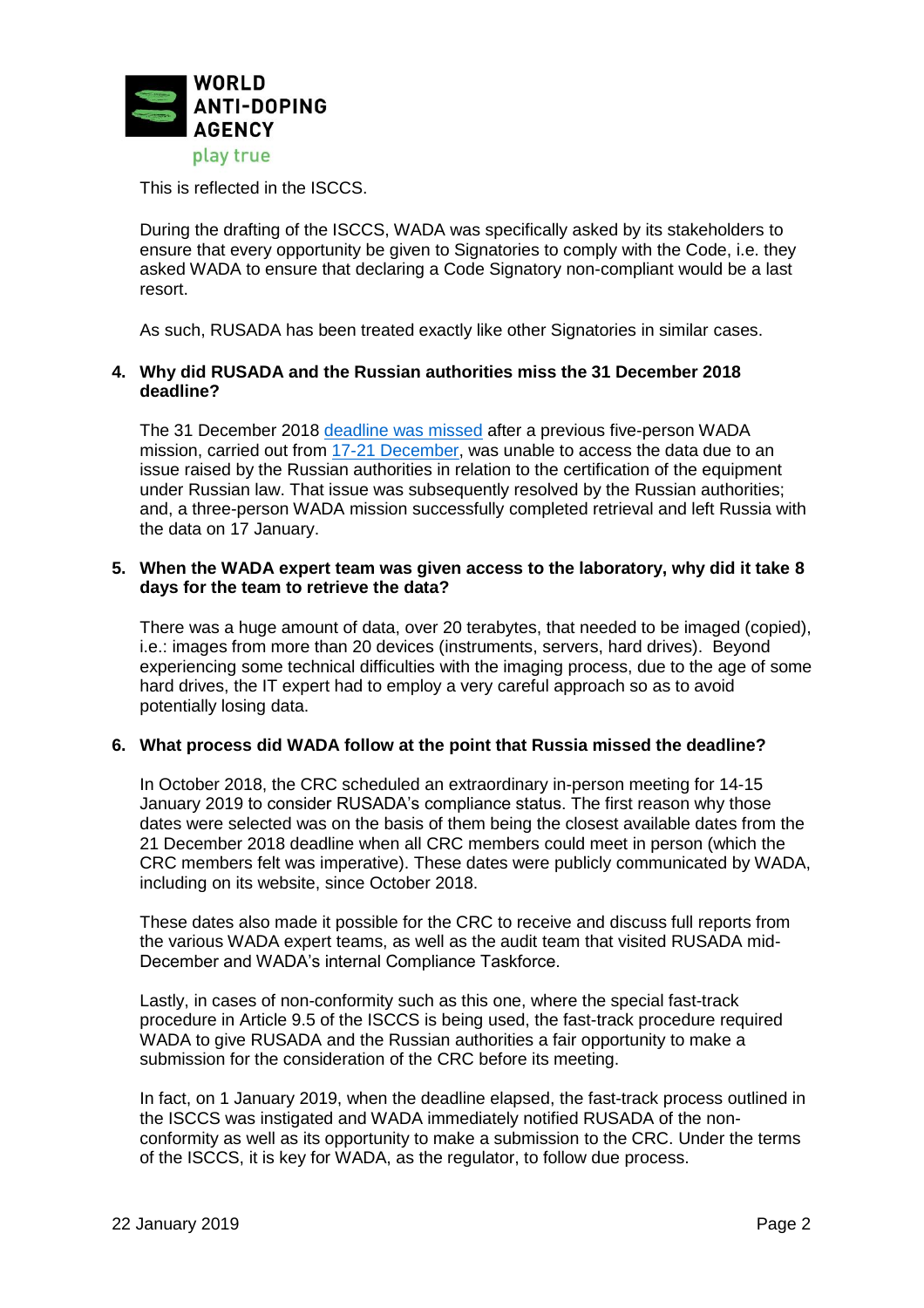

The CRC then met on 14-15 January as planned and the recommendation was provided to ExCo members on 17 January. ExCo members specifically requested a few days to appropriately review the CRC recommendation and consult with their stakeholders, which is why the extraordinary ExCo conference call was scheduled for one week later, on 22 January. Governments' representatives, in particular, represent a continent within WADA's ExCo and some requested time to consult with the other countries of their region.

## **7. What specifically is the data and why is it so important?**

A WADA expert team (comprised of an independent forensic IT expert supported by two WADA staff) was given full access to the Moscow Laboratory and was able to make forensic images of all of the data from the instruments, from the back-up hard drives on the server, and from the separate LIMS database. The team also took forensic images of further data, including metadata, that will assist in the next phase of the process; during which, WADA's Intelligence and Investigations (I&I) Department, in cooperation with data forensic experts, will seek to confirm the authenticity of the data. This second phase may take two to three months.

The data are crucial to build strong cases against potentially hundreds of cheats and to exonerate other athletes suspected of having participated in widespread doping on the basis of previous WADA-commissioned investigations led by Richard W. Pound and Professor Richard H. McLaren. Specifically, WADA will use the data to determine which athletes have cases to answer for breach of the anti-doping rules and will pass those files on to the relevant International Sports Federations (IFs) to bring the cases forward. The Agency will keep its independent right to appeal any IF decision to the Court of Arbitration for Sport (CAS).

A significant number of cases could not be prosecuted or would be lost without these data.

#### **8. What will WADA do with the data now that they have it?**

WADA is now embarking on a second phase, which entails the authentication and review of the data to ensure it is complete and that it has not been compromised. This work will be done by WADA's I&I Department and specialized forensic experts. Given the amount of data, that will take some time to achieve but our experts have the tools they need, and enough information, to be able to verify the data with a high degree of confidence.

Once the data have been authenticated, WADA will be in a position to proceed to the third phase and support the various sports concerned to build strong cases against athletes who doped and, as part of that, ensure that if certain samples are still stored in the Moscow Laboratory, they will be identified for analysis in an accredited laboratory no later than 30 June 2019.

## **9. What happens if the data has been tampered with?**

If at any point in this process it is determined that the data provided have been tampered with, or that samples requested have not been provided for re-analysis by 30 June 2019, the CRC will come back to the ExCo, in accordance with the ISCCS process, with a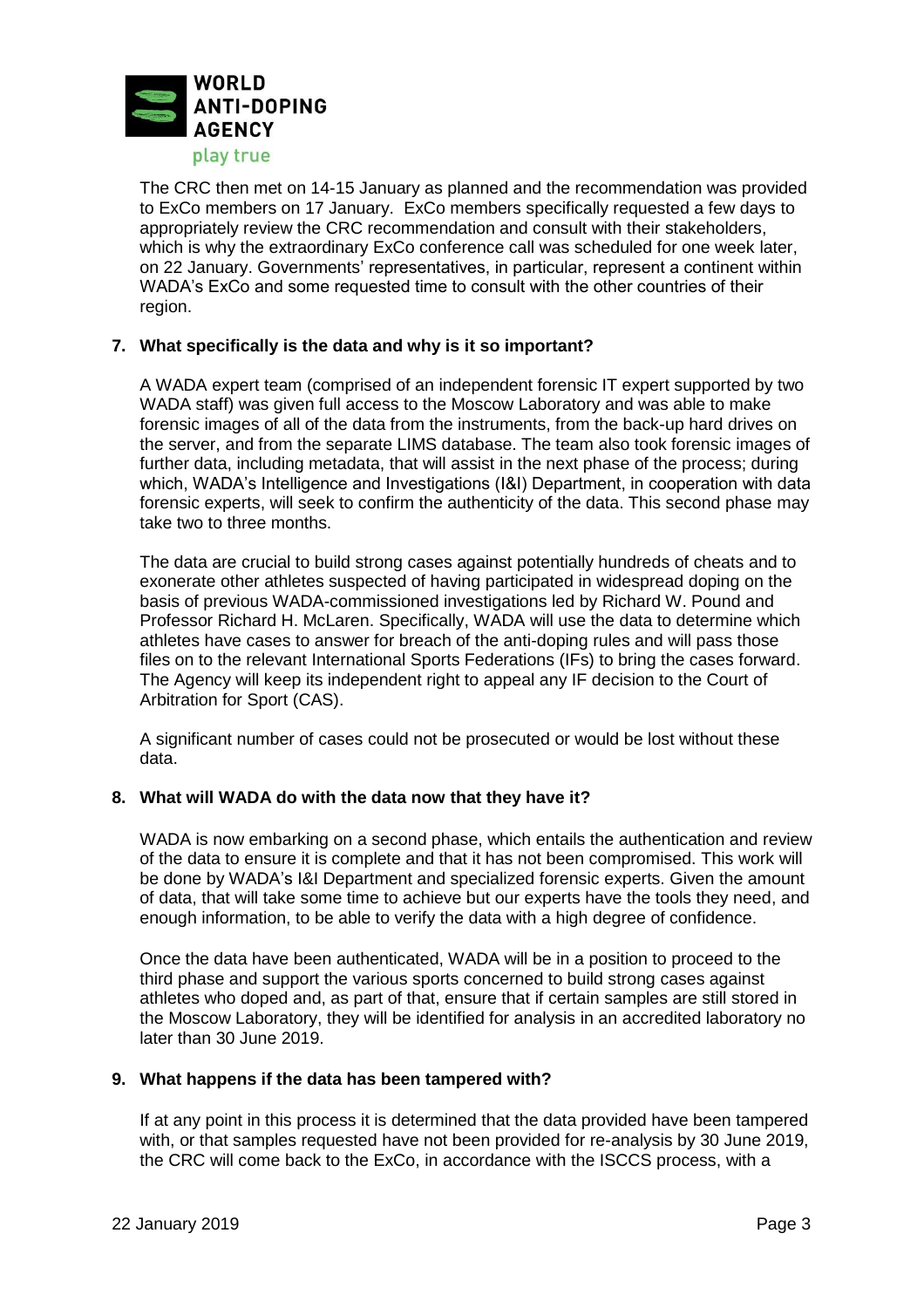

recommendation that WADA pursue stringent sanctions as set out in ISCCS Annex B, Article B.3.1.

## **10. How long will it take WADA to determine whether the data is authentic?**

Given the sheer amount of data, we estimate that it may take two-three months to authenticate the data.

## **11. Who will carry out the data authentication process?**

WADA's Intelligence and Investigations (I&I) Department, in cooperation with data forensic experts, will carry out the data authentication process; and, submit progress reports every two weeks to the CRC. If, at any point, it is discovered that the data have been compromised, the CRC will meet without delay to review the facts.

## **12. Does WADA I&I Department have the necessary capacity to support the various sports concerned in building strong cases against athletes who are uncovered to have Adverse Analytical Findings (AAF) and/or committed Code breaches?**

Yes. WADA's I&I Department has already reviewed all data it has had in its possession since October 2017, when it acquired a copy of the Laboratory Information Management System (LIMS) from a whistleblower, in order to identify the most suspicious cases. With the recently acquired/complementary data from the Moscow Laboratory, following data authentication, the I&I Department will be in the position to provide case templates with all evidence available to the respective International Federations (IFs). Then, the IFs will simply have to decide whether or not to commence an Anti-Doping Rule Violation proceeding against the athletes in question. Should an IF choose to close cases, WADA maintains its right to appeal to CAS.

# **13. Will RUSADA be under heightened compliance monitoring?**

WADA will continue monitoring RUSADA to ensure that it is effective, robust and independent in its operational decisions and activities; that it demonstrates good governance, accountability and transparency; and that it operates in an environment that is free from undue external influence.

#### **14. Does WADA have the authority to ban athletes from major sports events?**

No, under the Code, WADA does not have the authority to ban athletes from major sporting events. Until the ISCCS came into effect in April 2018, it was the responsibility of the:

- International Olympic Committee (IOC) and the International Paralympic Committee (IPC) to consider, under their respective Charters, to decline entries of all athletes submitted by the Russian Olympic Committee (ROC) and the Russian Paralympic Committee for their events.
- International Federations (IFs) to consider their responsibilities under the Code as far as their Russian National Federations (NFs) are concerned.